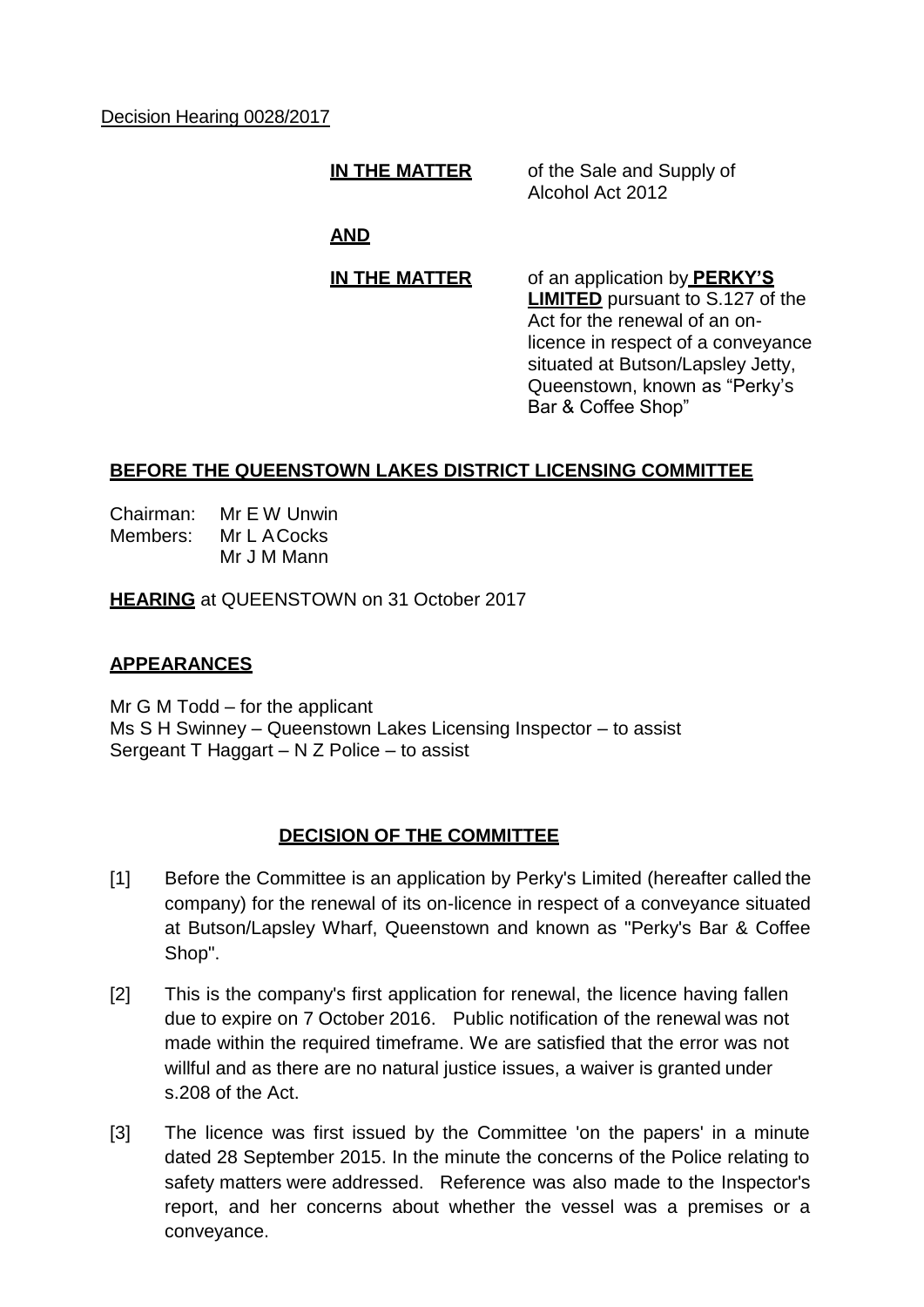- [4] There was a point of difference between this vessel and other licensed vessels that undertake charters and host functions while travelling on Lake Wakatipu. This was a vessel that wished to sell and supply alcohol while moored and held at the wharf. Under the Building Act 2004, a building does not include a conveyance. Consequently the company was unable to obtain a certificate from the territorial authority that the proposed use of the vessel met the requirements of the building code. (s.100 (f)). Under the Sale and Supply of Alcohol Act 2012, the definition of premises includes a conveyance. However a conveyance is defined in s.5 of the Act as an aircraft, coach, ferry, hovercraft, ship, train, or other vehicle, used to transport people.
- [5] In its minute the Committee made the following comments at paragraph (6).

*No more charter trips are to take place on this vessel although it will need to be maintained on a regular basis. Every three months the vessel has to be taken to the Frankton Arm for engine checks and to eliminate potential "Didimo" growth from the hull. Every two years the vessel needs to be put into dry dock for a full service. The vessel still holds current Maritime New Zealand certificates to indicate it is able to sail in New Zealand waters. It is also the emergency backup assistance boat to the "Earnslaw" and takes part in training exercises with the "Earnslaw" when required.*

- [6] Following the filing of the renewal application, the Inspector issued a comprehensive report in which she asked two questions seeking further clarification from the Committee on the status of the vessel.
	- (1) When the vessel leaves the port to assist the TSS Earnslaw is this substantial enough to meet the conveyance definition?
	- (2) If the vessel is a conveyance are there a number of trips which quantify the vessel as a conveyance under the Act or do there need to be any trips or use of the vessel at all?
- [7] The Inspector also stated that the applicant had operated the business without concern or issue and the business was popular with out of town guests and higher end clientele. It provided a point of difference from other licensed premises in Queenstown. The renewal application was duly set down for a public hearing.
- [8] At the hearing it became clear that the vessel in question no longer takes part in training exercises with the "Earnslaw" and there have been no calls for emergency back-up assistance. This was a matter that assumed some importance because in our original decision, we had determined that the vessel was a conveyance based on its backup assistance with the "Earnslaw". Accordingly there was a need to establish how often the vessel was being used to transport people in order to retain our original acceptance of its status as a conveyance.